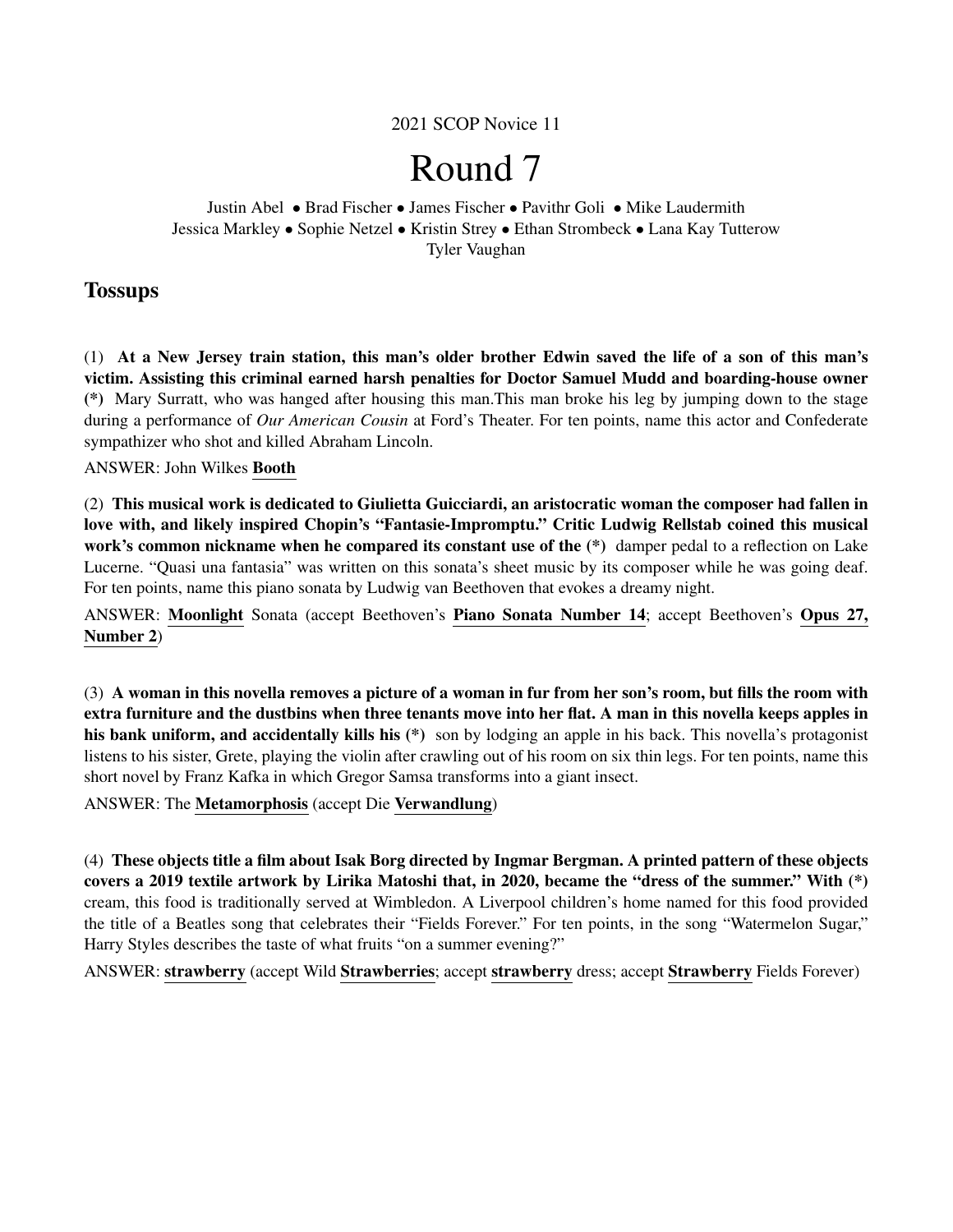(5) Darwin used this word to describe the "slave" nature of worker ants that care for juveniles. The restlessness of captive-bred sparrows suggests that (\*) migration has this quality, as does the fixed-action pattern of geese rolling eggs back to their nests. The palmar grasp reflex of babies is a rare human example of this unlearned type of behavior. For ten points, name this kind of innate behavior that animals know how to perform from birth.

ANSWER: instinct (accept instinctive behavior; prompt on "innate" before it is read; prompt on "inborn" before "birth" is read)

(6) In a story from this religious group, Cathbad uses divination to determine an auspicious day for Queen Nessa to conceive a child. After a battle on the island of Mona, many of this religious group's sacred groves were destroyed. Julius Caesar claimed these religious leaders performed human sacrifices by burning a (\*) wicker man in effigy, and John Aubrey claimed that these priests used Stonehenge for rituals. For ten points, name these ancient Celtic priests.

ANSWER: druids (prompt on "Celts" or "Celtic people" before "Celtic" is read; prompt on general answers like "priests")

(7) DNA analysis has confirmed that this ruler's mother is KV-35-YL, also called the Younger Lady. This final monarch of the Eighteenth Dynasty abolished his father's unpopular institution of the monotheistic worship of (\*) Aten. This ruler came to power at the age of nine, shortly after the death of Akhenaten, and died at the age of eighteen. For ten points, name this boy pharaoh whose tomb and elaborate, golden death mask were discovered in the Valley of the Kings by Howard Carter.

ANSWER: King Tut (accept Tutankhamun)

(8) In 1833, the Supreme Court ruled that George Wilson could refuse to accept one of these orders from Andrew Jackson. Marc Rich controversially received one of these on January 20, 2001. Jimmy Carter issued these for hundreds of thousands of people who (\*) dodged the draft during the Vietnam War. In a White House tradition, this action is performed for one turkey per year prior to Thanksgiving. For ten points, name this executive action performed by Gerald Ford for Richard Nixon, which absolves a person accused of a crime.

ANSWER: presidential pardons (accept granting clemency)

(9) Celluloid film stock becomes brittle with age because this process affects the camphor within it. "Cold finger" purification begins with this process, which allows iodine crystals to expose latent fingerprints. A curve representing this change is below the (\*) triple point on a phase diagram, and its reverse is called deposition. For ten points, name this phase change, seen when dry ice becomes carbon dioxide vapor at room temperature, in which a solid changes directly into gas.

ANSWER: sublimation (accept word forms like sublimating)

(10) This novel's protagonist purchases a coral-and-glass paperweight from Mr Charrington's shop, where he goes to meet a member of the Anti-Sex League. A character in this novel claims to be aligned with (\*) Emmanuel Goldstein and the Brotherhood, but tortures the protagonist in Room 101 of the Ministry of Love with a cage of rats. Julia and O'Brien appear in, for ten points, what dystopian novel about Winston Smith written by George Orwell?

ANSWER: Nineteen Eighty-Four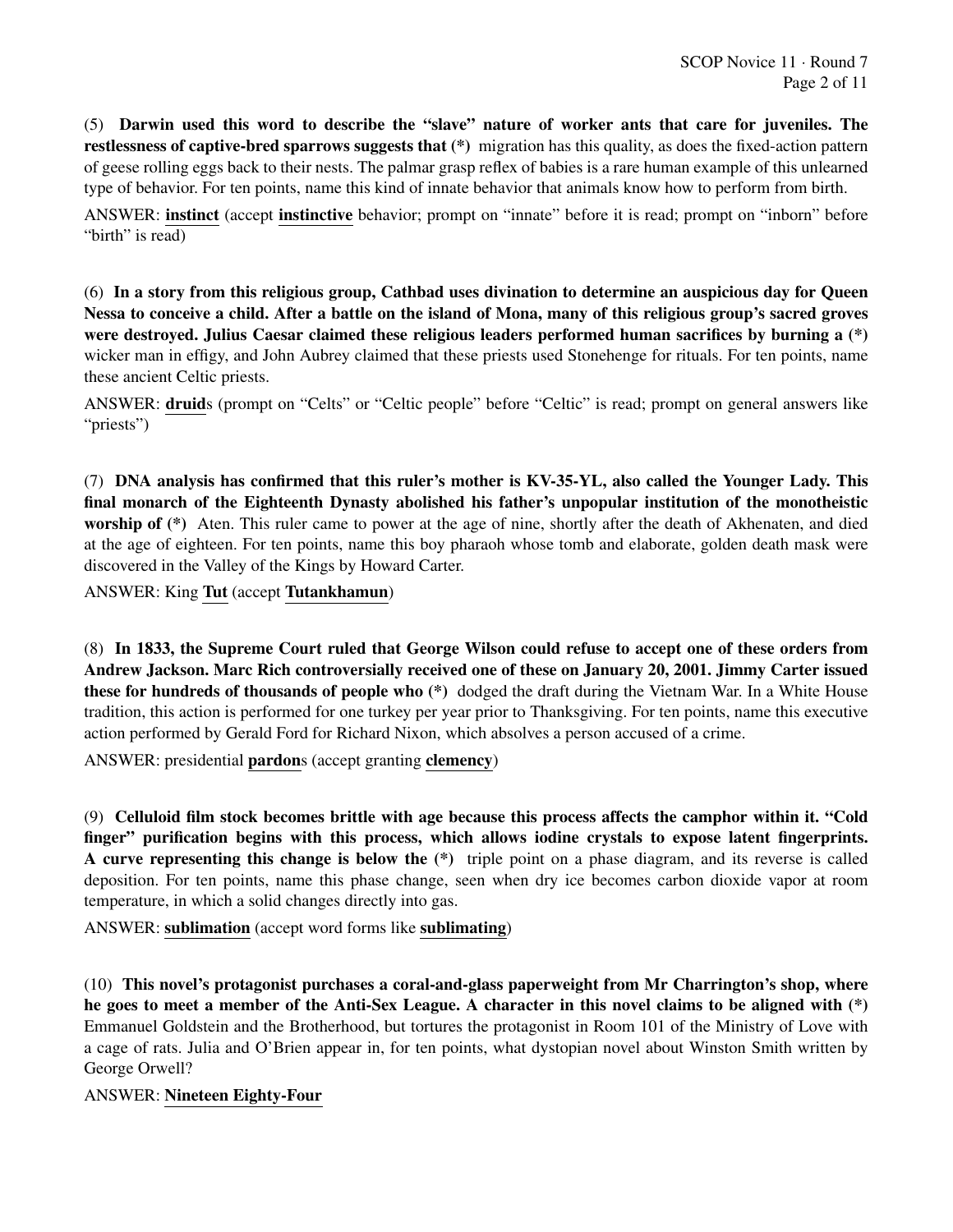(11) This city contains a sculpture of a warrior queen in a chariot, named *Boadicea and her Daughters* near its legislative offices in Portcullis House. Four lion statues that were made from melted-down (\*) French cannons stand in this city's Trafalgar Square. The treasures of Sutton Hoo, an Anglo-Saxon ship burial, are held in a museum in, for ten points, what city, the home of Westminster Palace and Big Ben, that is the capital of England?

ANSWER: London

(12) A character in this novel uses the sword Rhindon to slay Maugrim. After an encounter at the Stone Table, a character in this novel uses a "deeper magic from before the dawn of time" to return to life and vanquish a woman who bribes (\*) Edmund with Turkish Delight. After defeating the White Witch in this novel, the Pevensie children become kings and queens with the help of the resurrected Aslan. For ten points, name this C.S. Lewis novel in which four siblings travel through a piece of furniture to the land of Narnia.

ANSWER: The Lion, the Witch, and the Wardrobe

(13) This quality can be described with Vickers numbers, or with a system that ranks cubic boron nitride just below its highest classification, and places alkali metals near zero. A sclerometer can be used to find this value's (\*) "scratch" form, which is measured on a scale in which talc has a rank of one. For ten points, the Mohs scale ranks diamond as ten on its measure of this property. the ability of a material to resist being scratched or dented.

ANSWER: hardness (accept scratch hardness; accept Mohs hardness scale; do not accept or prompt on "resilience" or similar terms)

(14) *Description acceptable.* J Robert Oppenheimer lost his Q-level security clearance after being accused of having this affiliation. Walt Disney included the Hollywood Ten in a list of employees he suspected of doing this, which he gave to the (\*) House Un-American Activities Committee. A senator from Wisconsin gained attention by claiming to have a list of members of the State Department with this affiliation. Joe McCarthy's "Red Scare" falsely accused people of being members of, for ten points, what political party that dominated the USSR?

ANSWER: being a communist (accept descriptions like believing in communism or being a member of the Communist party; accept descriptions of being a socialist; do not accept or prompt on "spying")

(15) This artist's architectural designs include the Laurentian Library's Mannerist-style staircase. This artist created *Rebellious Slave* and *Dying Slave* for the tomb of Pope Julius II, and signed the sash of a sculpture in which a youthful (\*) Mary holds the body of Jesus. A contrapposto nude sculpture holding a slingshot and *The Creation of Adam* are works by this sculptor of the *Pieta`*. For ten points, name this Italian Renaissance artist who sculpted a marble *David* and painted the ceiling of the Sistine Chapel.

ANSWER: Michelangelo (accept Michelangelo di Lodovico Buonarroti Simoni)

(16) A physicist from this country developed the "path integral" formulation of quantum mechanics. Photon scattering by charged particles was first detected in this country, where BCS super-conductivity theory was discovered. The (\*) Michelson-Morley experiment was performed in this nation at a facility that became Case Western Reserve University. For ten points, name this country where Enrico Fermi built a nuclear reactor at the University of Chicago.

ANSWER: US (accept USA; accept either underlined portion of United States of America)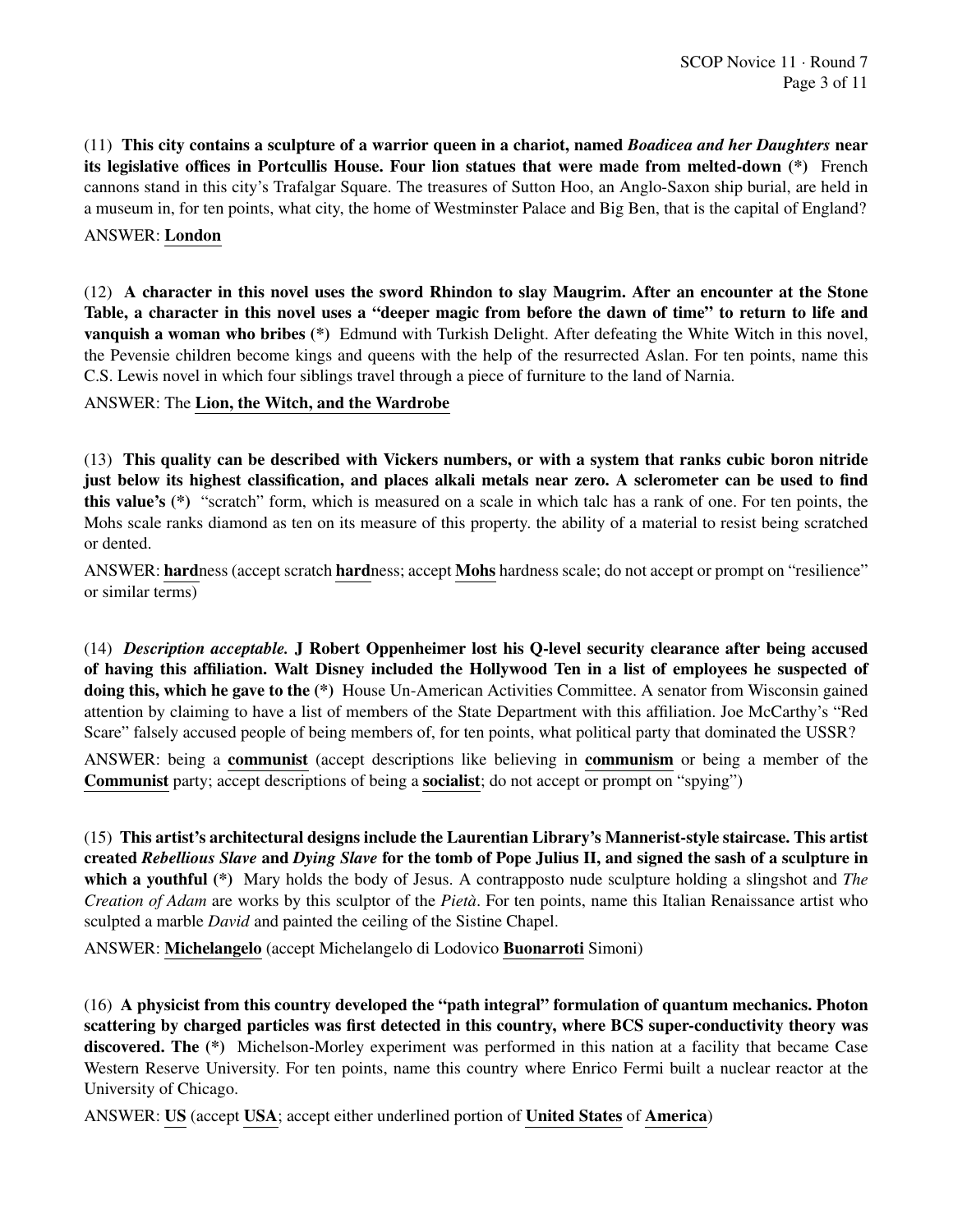(17) The "Wicked Bible" is nicknamed for containing a misprint of this legal text. According to the Talmud, this text was recorded on either sapphire or lapis lazuli. The first copy of this text was destroyed by the man who received them after he saw his people (\*) worshipping a golden calf, and the second copy was kept in the Ark of the Covenant. Moses's face shone with glory after he received, for ten points, what set of laws that forbids "graven images" and commands "thou shalt not kill?"

ANSWER: Ten Commandments (accept Decalogue; accept Aseret ha'Dibrot; prompt on "commandments;" prompt on "Dibrot;" prompt on "Bible," "Old Testament," "Pentateuch" or "(Book of) Exodus" before "sapphire" is read; Note: The "Wicked Bible" accidentally printed "Thou shalt commit adultery")

(18) Two of these objects are graphed by the degenerate conic section "*x* squared minus *y* squared equals zero." These objects are described as secants [SEE-kants] if they intersect a curve at two points, or as (\*) tangents if they intersect a curve at one point. Euclid used the term "breadth-less length" to describe these objects, which can be created by joining two opposite rays. Segments are finite sections of, for ten points, what one-dimensional geometric objects that have infinite length?

ANSWER: lines (accept intersecting lines; do not accept or prompt on "line segment")

(19) Anarchist Luigi Lucheni fatally wounded this country's longest-reigning empress, Elisabeth. This country surrendered Silesia to Frederick the Great's Prussia in a conflict that ended with the Treaty of (\*) Aix-la-Chapelle ["eye"-lah-shah-pell] and began with the Pragmatic Sanction. The "War of [this country's] Succession" resulted in the rule of Archduchess Maria Theresa in this country that, under Frans Joseph I, merged with Hungary. For ten points, name this European country ruled by the Habsburgs from Vienna.

ANSWER: Austria (accept Österreich; accept Austrian Empire or Kaisertum Österreich; accept Austria-Hungary or Austro-Hungarian Empire after "Hungary" is read)

(20) This author wrote a story in which John Unger escapes from Percy Washington's mansion, which is built on top of an enormous gem. In another story by this author, Marjorie goads her cousin into getting a haircut. This author of "The (\*) Diamond as Big as the Ritz" and "Bernice Bobs Her Hair" wrote a novel in which Nick Carraway and his cousin, Daisy Buchanan, attend lavish parties in West Egg. For ten points, name this American author of *The Great Gatsby*.

ANSWER: F. Scott Fitzgerald (accept Francis Scott Key Fitzgerald)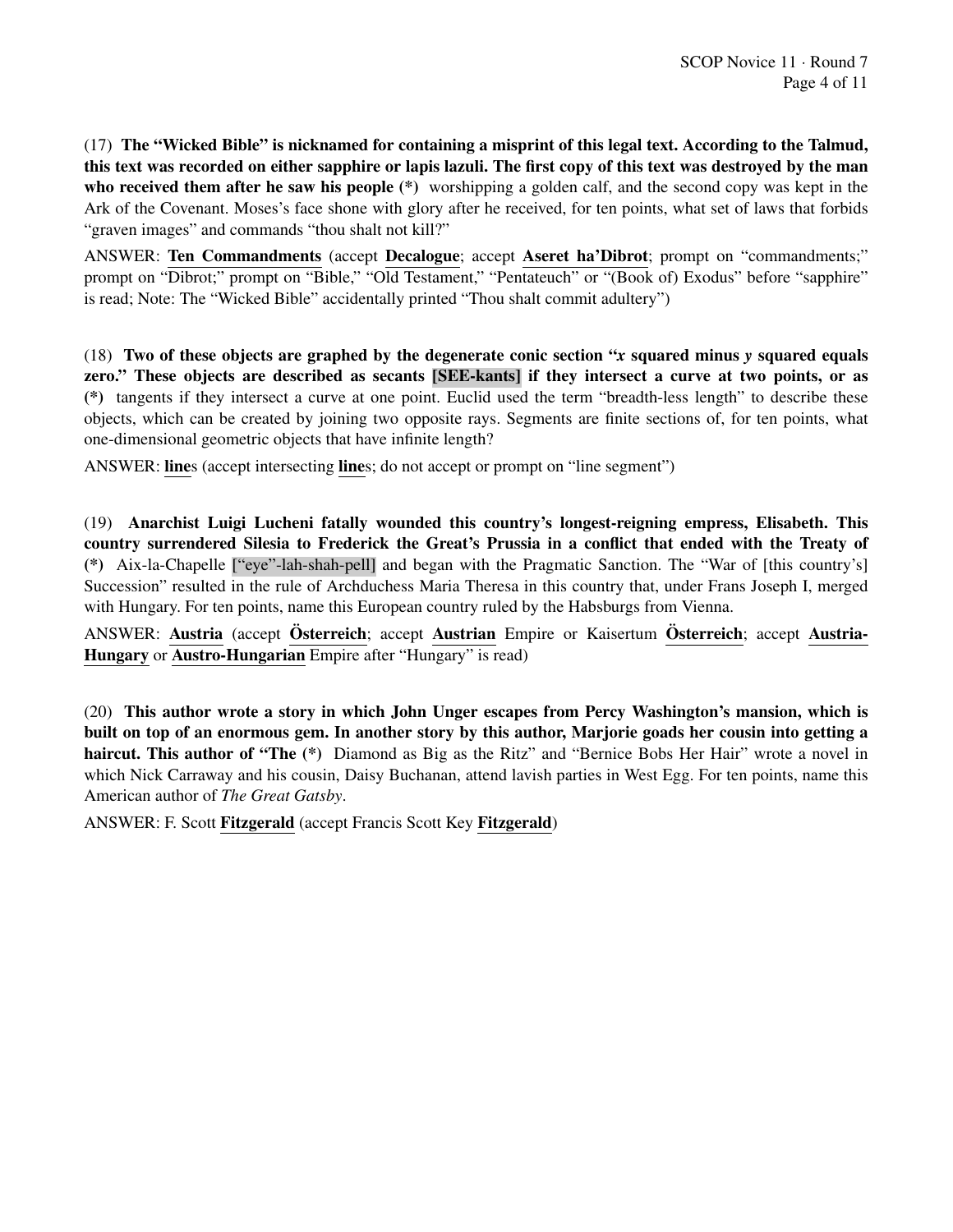# Bonuses

(1) This author wrote about the fictional science fiction writer Kilgore Trout in novels like *Timequake* and *God Bless You, Mr Rosewater*. For ten points each,

Name this American author of *Breakfast of Champions* and a novel in which Billy Pilgrim becomes "unstuck in time."

ANSWER: Kurt Vonnegut, Jr.

Billy Pilgrim shifts through time in this novel, which bounces from the firebombing of Dresden to Billy's life with his wife Valencia, to his capture by Tralfamadorian aliens.

ANSWER: Slaughterhouse-Five, or The Children's Crusade: A Duty-Dance with Death

*Slaughterhouse-Five* is named for the building where Billy is kept as a prisoner during this war. Billy is captured by the Germans at the Battle of the Bulge in this war.

ANSWER: World War II (accept equivalents like second world war)

(2) Pliny the Younger wrote an account of how he fled the destruction of this city and how his uncle, Pliny the Elder, didn't escape. For ten points each,

Name this city that was destroyed by the eruption of Mount Vesuvius, burying its citizens under a thick layer of ash.

# ANSWER: Pompeii

Many walls in the ruins of ancient Pompeii are covered in these messages; for example, two men named Gaius and Aulus announced that they "were here" with this illicit type of wall art.

# ANSWER: graffiti (accept graffito)

Like Pompeii, this rich seaside city was destroyed and well preserved by Vesuvius's ash. The Villa of the Papyri can be found in this city's ruins.

### ANSWER: Herculaneum

(3) This body's phases include "waxing crescent" and "waning gibbous." For ten points each,

Identify this natural satellite of Earth that experiences a cycle of "new," "quarter," and "full" phases about once every thirty days.

# ANSWER: Earth's moon (accept Luna)

In 1610, Galileo described the moon-like phases of this planet, and concluded they could only be possible in a heliocentric solar system. This planet's orbit and phase cycle take about two hundred twenty-five days.

### ANSWER: Venus

Venus in its "new" phase looks larger than a "full" Venus because of the inferior type of this event, in which Earth, Venus, and the Sun form a straight line. Eclipses may take place during these events.

ANSWER: inferior conjunction (accept syzygy)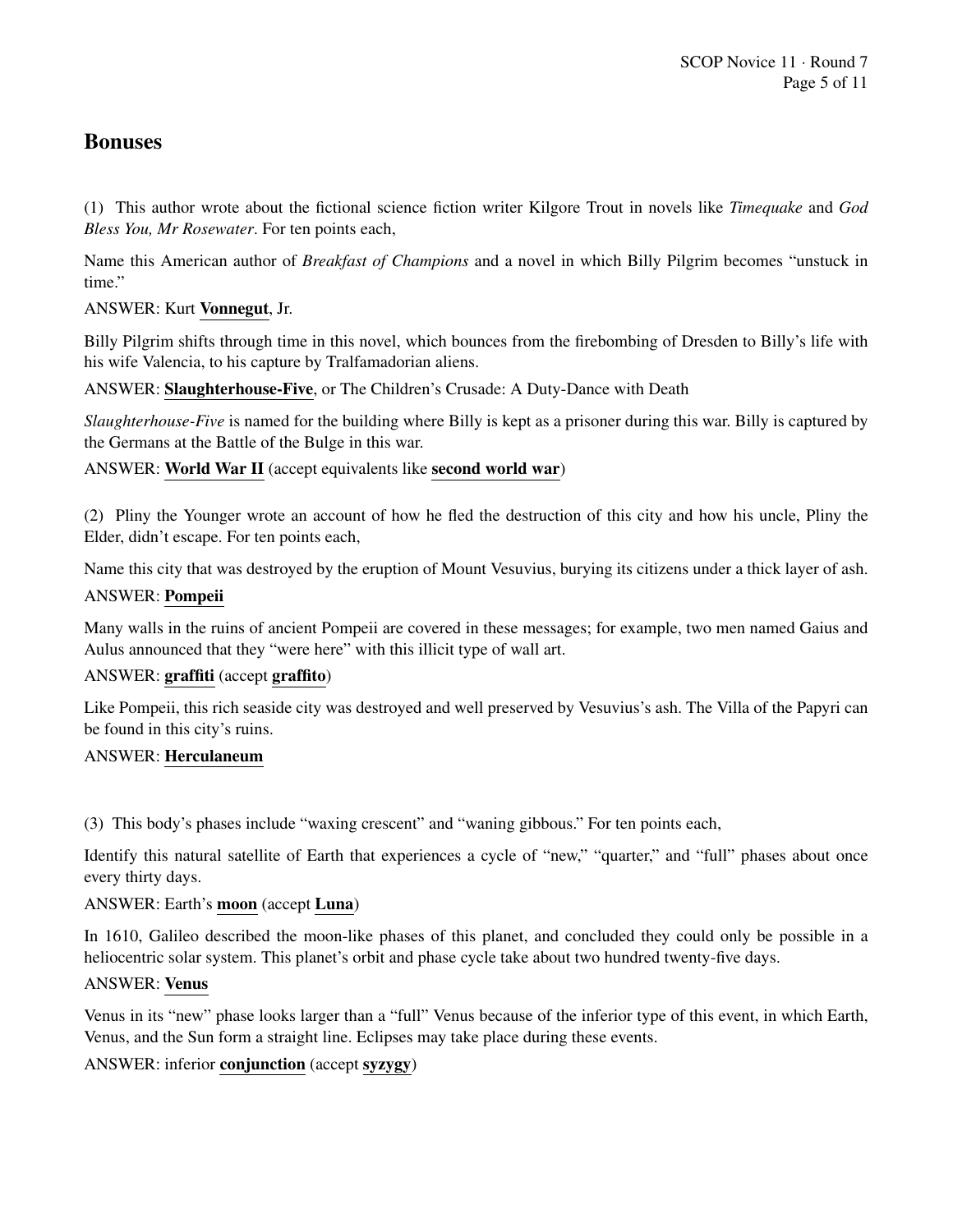(4) This country shares the highest lake in the world, Lake Titi-caca, with Bolivia. For ten points each,

Name this South American country whose capital was moved from this country's archaeological site of Vitcos to its modern capital, Lima, after the Spanish invaded the Incan Empire.

# ANSWER: Peru (accept Republic of Peru; accept República del Perú)

Prior to Spanish colonization of what is now Peru, it contained Incan cultural centers like Vitcos, Cuzco, and this mountainous city explored by Hiram Bingham.

# ANSWER: Machu Picchu

Machu Picchu [mah-choo pee-choo] is located in this mountain range, the longest continental range on Earth, which stretches down the western side of South America.

### ANSWER: Andes Mountains

(5) Johannes Kepler conjectured that a cubic packing and a hexagonal packing of these objects were tied as the most efficient method of packing them. For ten points each,

Name these three-dimensional objects whose volume is given by the formula "four-thirds, times pi, times the radius cubed."

### ANSWER: spheres (accept balls)

Because they are perfectly round, spheres have none of these points that are formed by the meeting of two or more edges.

### ANSWER: vertex (accept vertices; prompt on "corners" or "angles")

Archimedes calculated that, if a sphere is inscribed within one of these shapes, the sphere's volume will be two-thirds the volume of this shape.

### ANSWER: cylinder

(6) Answer the following about operas by Wolfgang Amadeus Mozart, for ten points each.

In an opera named for one of these instruments, the Queen of the Night gives Pamina a knife and Tamino a "magic" one of these instruments to get revenge on the priest Sarastro.

### ANSWER: flute (accept The Magic Flute or Die Zauberflöte)

In Mozart's opera *Don Giovanni*, the seductive protagonist is visited by the Commendatore, the ghostly father of one of his romantic conquests, who drags him off to hell by possessing one of these objects.

# ANSWER: statues (accept sculptures; accept statue of the Commendatore)

This misogynistic comic opera is about two men who lose a bet when they seduce their fiancées while in disguise. The title of this opera translates loosely as "all women are like that."

ANSWER: Così fan tutte (accept Così fan tutte, ossia la scuola degli amanti)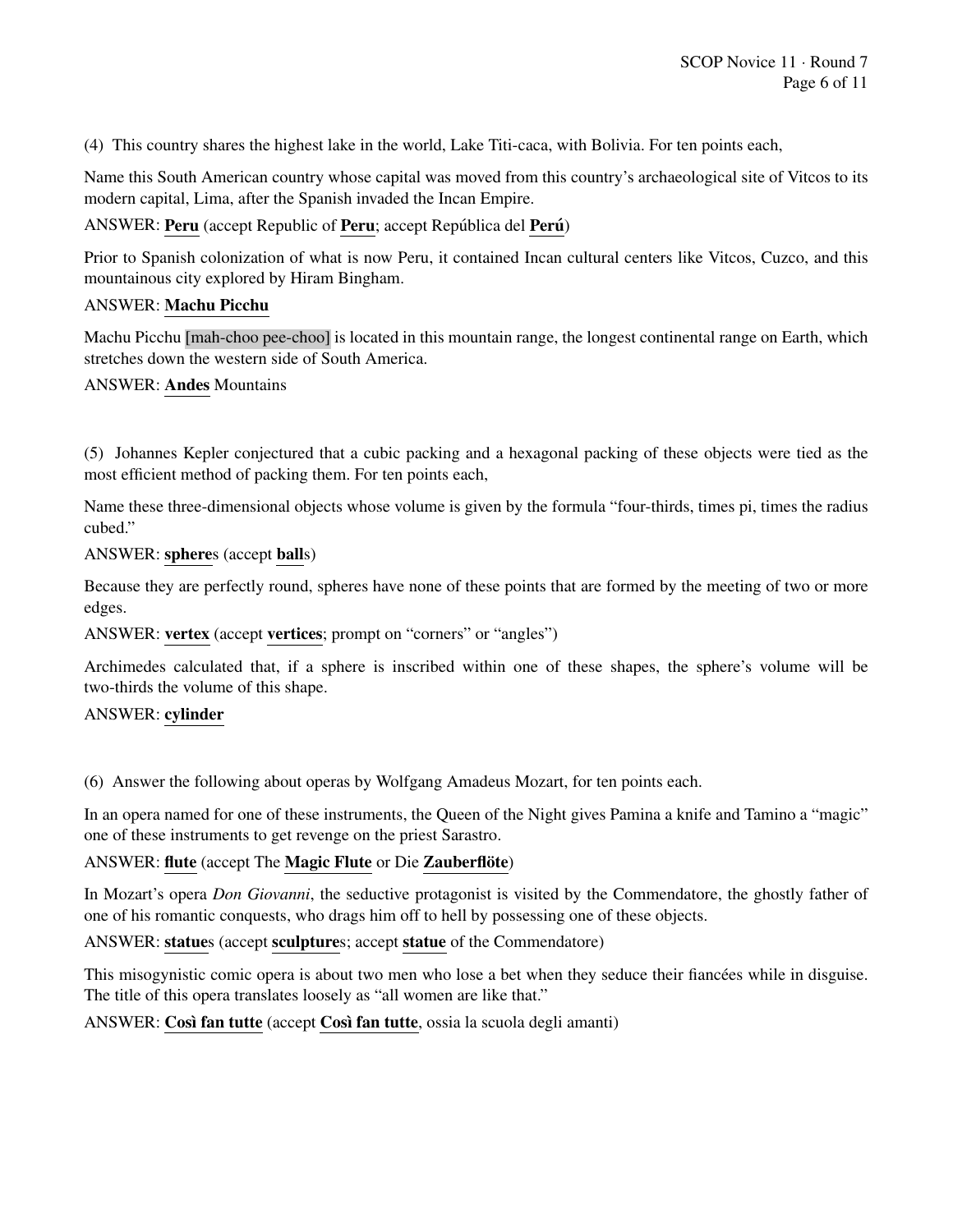(7) A novel by this author follows seven generations of the Buendía family in their hometown of Macondo. For ten points each,

Name this author of *One Hundred Years of Solitude*. Because his name is Spanish, he has two surnames, the first inherited from his father and the second from his mother; therefore, the first of his two last names is required.

ANSWER: Gabriel García Márquez (prompt on "Márquez")

Gabriel García Márquez is from this South American country, where *One Hundred Years of Solitude* is set. Its capital is Bogotá.

ANSWER: Colombia (accept Republic of Colombia or República de Colombia)

The seventh generation of the Buendía family is made up entirely of a baby boy, Aureliano, who has the tail of one of these animals. In the novel *Charlotte's Web*, Wilbur is one of these animals.

ANSWER: pig (accept equivalents like swine)

(8) Activism groups, such as the Society for Human Rights and the Mattachine Society, typically avoided using this word in their names until 1969. For ten points each,

Give this term, the "G" in "LGBT."

ANSWER: gay (do not accept or prompt on other terms, like "homosexual")

On June 28, 1969, police raided this Mafia-owned gay bar in Greenwich Village in New York. The ensuing anti-police riot catalyzed the gay rights movement and led to the formation of the Gay Liberation Front.

ANSWER: Stonewall Inn (accept descriptions like Stonewall riots or Stonewall uprising)

One year after Stonewall, the first of these public events took place. These events celebrate the progress of the LGBT community and often feature people waving rainbow flags as they march down streets.

ANSWER: Pride parades (accept additional information, such as Gay Pride parades; prompt on partial answers)

(9) To supplement your college fund, you've decided to become an organic tomato farmer. Answer these horticultural questions, for ten points each.

You can use compost or manure as an organic one of these nutrient supplements for your crop. These substances should contain sufficient levels of nitrogen, phosphorus, and potassium.

ANSWER: fertilizer (prompt on "plant food")

If your leaves turn yellow, it's a good bet that the soil is deficient in magnesium, a necessary component of this plant pigment.

### ANSWER: chlorophyll

Fortunately, you no longer have to worry about convincing customers that tomatoes are edible, unlike their relatives henbane and belladonna in this plant family.

ANSWER: nightshade (accept Solanaceae)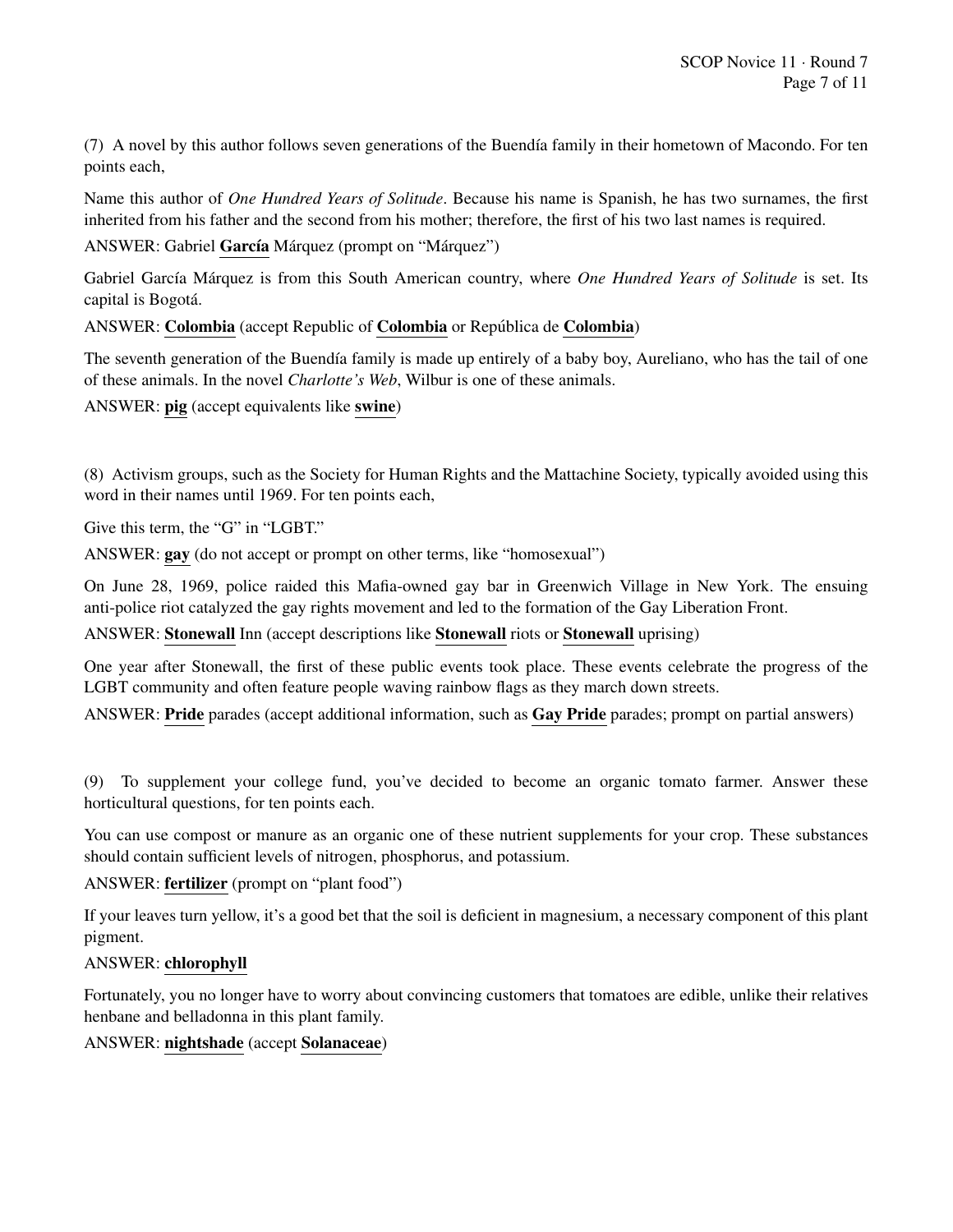(10) This religion's Ise Grand Shrine [ee-say grand shrine] is rebuilt every twenty years, and is said to hold the sacred mirror used to lure Amaterasu [ah-mah-tay-rah-soo] out of a cave. For ten points each,

Name this native religion of Japan that believes all things have a spiritual energy called kami [kah-mee].

# ANSWER: Shintoism (accept kami-no-michi [kah-mee-noh-mee-chee])

These red gates are found outside of Shinto shrines, and mark the boundary between the everyday world and the sacred world.

# ANSWER: torii [toh-ree]

These animals are the messengers of Inari [ee-nah-ree], one of the principal kami. In Shinto, these animals can have up to nine tails, each one indicating their level of wisdom.

# ANSWER: foxes (accept kitsune [kit-soo-nay])

(11) This novel's protagonist is horrified to discover a corpse dressed in a blue uniform like his own while he flees from battle. For ten points each,

Name this novel in which Henry Fleming witnesses the death of Jim Conklin and other Union soldiers, and comes to regret his desire for the title mark of valor.

# ANSWER: The Red Badge of Courage

*The Red Badge of Courage* is set during this war. In Ambrose Bierce's "An Occurrence at Owl Creek Bridge," Payton Farquhar is executed for supporting the Confederacy in this war.

# ANSWER: American Civil War

This author of *The Red Badge of Courage* also wrote *Maggie: A Girl of the Streets* and "The Bride Comes to Yellow Sky."

### ANSWER: Stephen Crane

(12) The background of this painting includes a red-curtained bed and a chandelier with one candle in it. For ten points each,

Name this painting by Jan van Eyck [yahn van "eye"k], in which an Italian merchant in an enormous, black hat stands next to his wife, who wears a sumptuous green dress.

ANSWER: The Arnolfini Wedding (accept The Arnolfini Portrait; accept Giovanni Arnolfini and his Bride; accept any description including the name Arnolfini and the idea of marriage)

The background of *The Arnolfini Wedding* includes an incredibly detailed, convex one of these decorations, surrounded by ten illustrations of the stations of the cross.

# ANSWER: convex mirror

In the painting, a small one of these animals stands at the feet of the couple to represent loyalty. Diego Velázquez's painting *Las Meninas*, includes a large mastiff, one of these domestic animals.

### ANSWER: dogs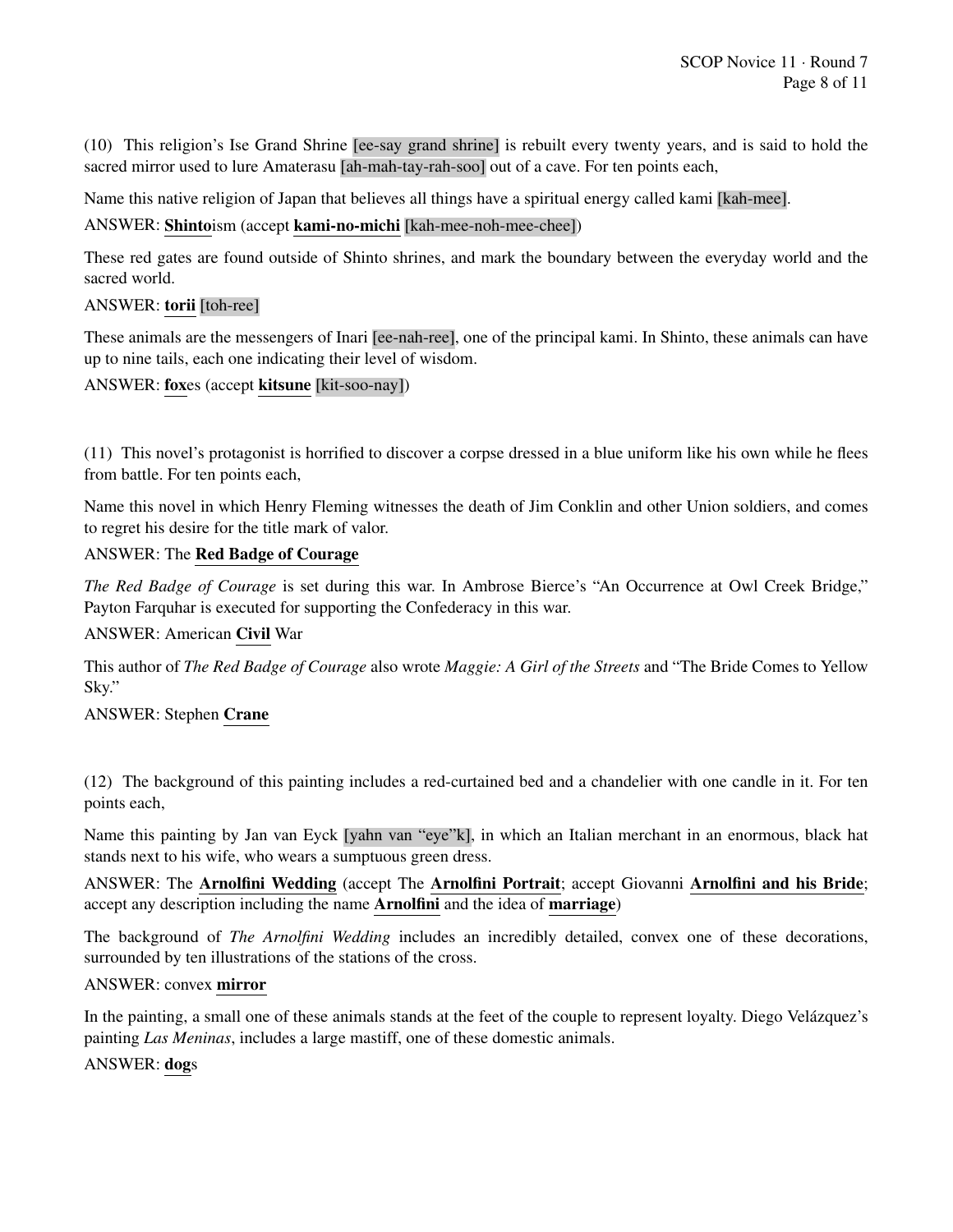(13) Give the following about 2021's *The Matrix Resurrections*, for ten points each.

This actor returns to the franchise as Neo. Popular supercuts of this actor's work in film franchises like *John Wick* and the *Bill and Ted* films often focus on him saying "Whoa."

# ANSWER: Keanu Reeves (accept Keanu Charles Reeves)

*The Matrix* was created by a pair of filmmaking sisters with this last name. Lana, but not Lilly, returns to direct *The Matrix Resurrections*.

ANSWER: Wachowskis (accept Wachowski sisters; accept Lana and/or Lilly Wachowski)

New to the *Matrix* series is Jonathan Groff, who originated the *Hamilton* role of King George III on Broadway, and who voices Kristoff in this Disney franchise.

### ANSWER: Frozen

(14) Though it is perhaps not its most famous application, formaldehyde is mainly used to make resins for products like particle board and laminate flooring. Answer these questions about its chemistry, for ten points each.

Formaldehyde is classified as this type of compound, along with benzene and sugar, because it contains carbon and is produced by cellular reactions.

### ANSWER: organic compound

Formaldehyde is synthesized industrially by the oxidation of this simplest alcohol with formula CH3OH [C-H-3-O-H].

ANSWER: methanol (accept methyl alcohol; accept wood alcohol)

Formaldehyde has traditionally been a major component of the fluid injected into a body during this process that fixes tissues and slows decomposition by microorganisms.

ANSWER: embalming (accept word forms like embalms)

(15) This poet's rivalry with John Keats was so intense that he used the poem *Don Juan* to mock him after death, claiming that Keats had died from reading a bad review of his work instead of from tuberculosis. For ten points each,

Name this English Romantic poet. Keats was convinced that this nobleman had bought good reviews for works like *Childe Harold's Pilgrimage*.

ANSWER: Lord Byron (accept George Gordon, Lord Byron; accept George Gordon Noel Byron, sixth Baron Byron)

Byron himself died in Missolonghi, and became a national hero during this country's war of independence. This Mediterranean country is led from Athens.

ANSWER: Greece (accept Hellenic Republic; accept Elladá or Hellas; accept Ellinikí Dimokratía)

This Romantic poet memorialized Keats in the poem "Adonais," and was himself memorialized along with Byron in *The Last Man*, an early science fiction novel by his wife, Mary.

ANSWER: Percy Shelley (both underlined parts required; accept Percy Bysshe Shelley, with both underlined parts required; prompt on "Shelley")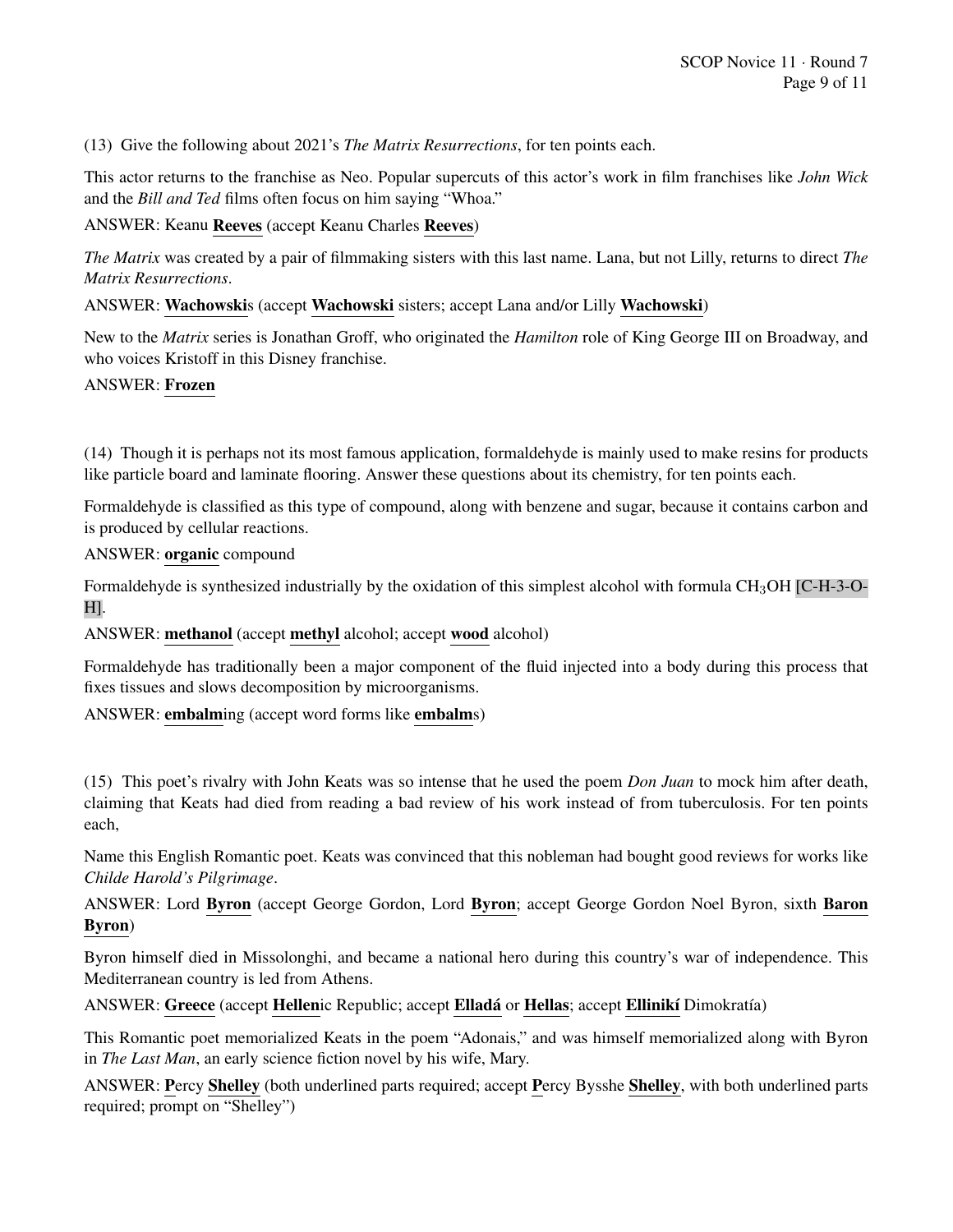(16) Answer these questions about Heracles' twelve labors, for ten points each.

The first labor was to kill this animal from Nemea, whose golden fur was impenetrable to arrows. After strangling this creature, Heracles used one of its own claws to skin its pelt, which he used as armor.

### ANSWER: Nemean lion

For his ninth labor, Heracles traveled to Themyscira [them-mes-skee-rah] to get the belt of this queen of the Amazons.

ANSWER: Hippolyta (accept Hippolyte; do not accept "Hippolytus")

In his final labor, Heracles had to capture this three-headed beast that guards the gates of Hades.

# ANSWER: Cerberus (accept Kerberos)

(17) In July 1990, this country was accused of slant drilling into the Rumaila oil field; a month later, this country was invaded. For ten points each,

Name this Middle Eastern country. American forces supported this occupied country during the First Gulf War.

# ANSWER: Kuwait (accept State of Kuwait or Dawlat al-Kuwayt)

Kuwait's oil infrastructure was heavily damaged in the First Gulf War after it was invaded by this neighboring country, which was led at the time by Saddam Hussein from Baghdad.

ANSWER: Iraq (accept Republic of Iraq or Jumhuriyah al-'Iraq)

During the Gulf War, the US effort was largely staged from this southern neighbor of Kuwait. This largest country in the Middle East controls much of the region's shipping, as it is the only country with shorelines on both the Persian Gulf and the Red Sea.

ANSWER: Saudi Arabia (accept Kingdom of Saudi Arabia or KSA; accept Al-Mamlakah al-'Arabiyah as-Sa'udiyah)

(18) The adiabatic index and the propagation constant are among the many quantities in physics represented by a lowercase Greek letter gamma. Answer these questions about its other uses, for ten points each.

Small gamma also represents specific weight, a quantity equal to density times this number. This is the value of gravitational acceleration in meters per second squared at Earth's surface, rounded to one decimal place.

ANSWER: 9.8 m/s<sup>2</sup> [meters per second squared] (accept 9.8 m/s/s [meters per second per second])

On a Feynman diagram, a small gamma and a wavy line represent one of these particles that carry the electromagnetic force and are the basic units of light.

### ANSWER: photons

In special relativity, small gamma represents a factor named for this Dutch physicist. This man's namesake factor is used in calculations of time dilation and length contraction.

ANSWER: Hendrik Lorentz (accept Hendrik(us) Albertus Lorentz; accept Lorentz factor)